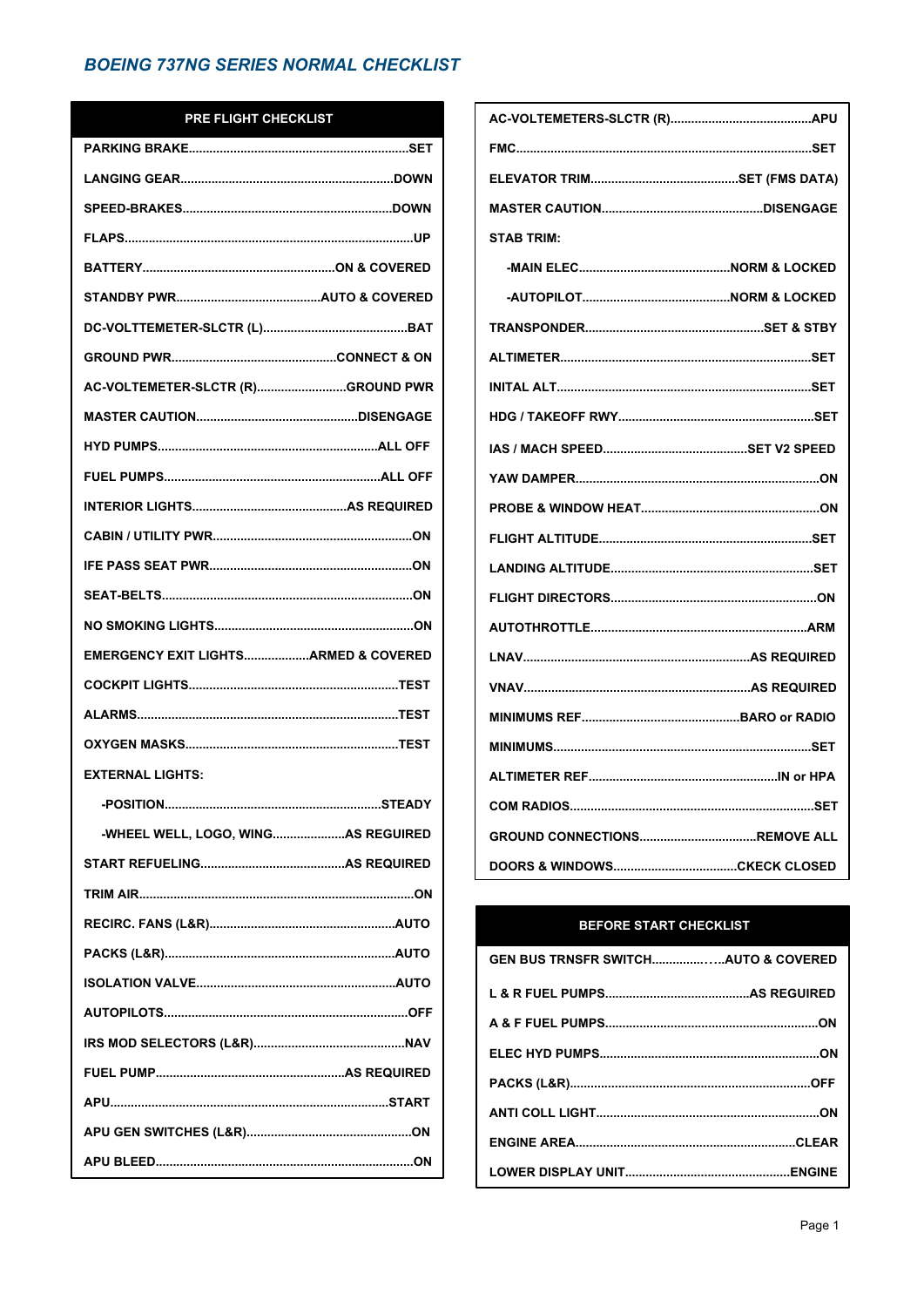## **ENGINE START CHECKLIST**

| <b>IGNITION SELECTORSWITCH TO OPPOSITE</b> |
|--------------------------------------------|
|                                            |
|                                            |
|                                            |
|                                            |
|                                            |
|                                            |
|                                            |
|                                            |

### **BEFORE TAXI CHECKLIST**

## **TAXI CHECKLIST**

#### BEFORE TAKE-OFF CHECKLIST

#### **AFTER TAKE-OFF CHECKLIST**

| <b>PASSING TA</b>  |  |
|--------------------|--|
|                    |  |
|                    |  |
| PASSING 10,000 ft: |  |
|                    |  |
|                    |  |
|                    |  |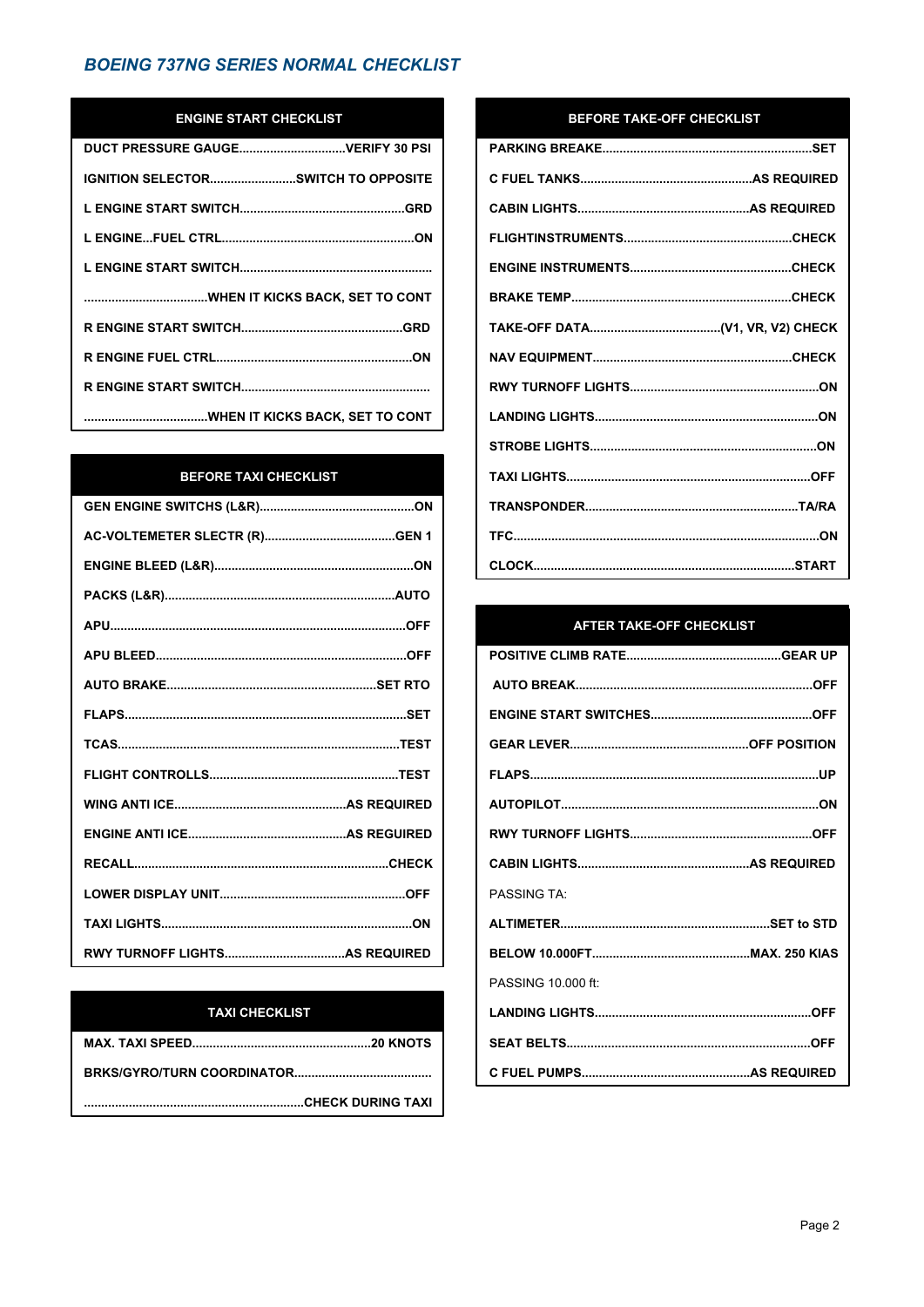## **CRUISE & DESCENT PREPERATION**

| ATIS / APP AIRPORT INFORMATIONCHECK |
|-------------------------------------|
|                                     |
|                                     |
|                                     |
|                                     |
|                                     |
|                                     |
|                                     |
|                                     |

#### **DESCENT CHECKLIST**

| <b>PASSING TA:</b> |  |
|--------------------|--|
|                    |  |
| BELOW 10,000 ft:   |  |
|                    |  |
|                    |  |
|                    |  |

#### **APPROACH CHECKLIST**

## **LANDIND CHECKLIST**

| <b>AFTER TOUCH-DOWN:</b> |  |
|--------------------------|--|
|                          |  |
|                          |  |
|                          |  |
|                          |  |
|                          |  |